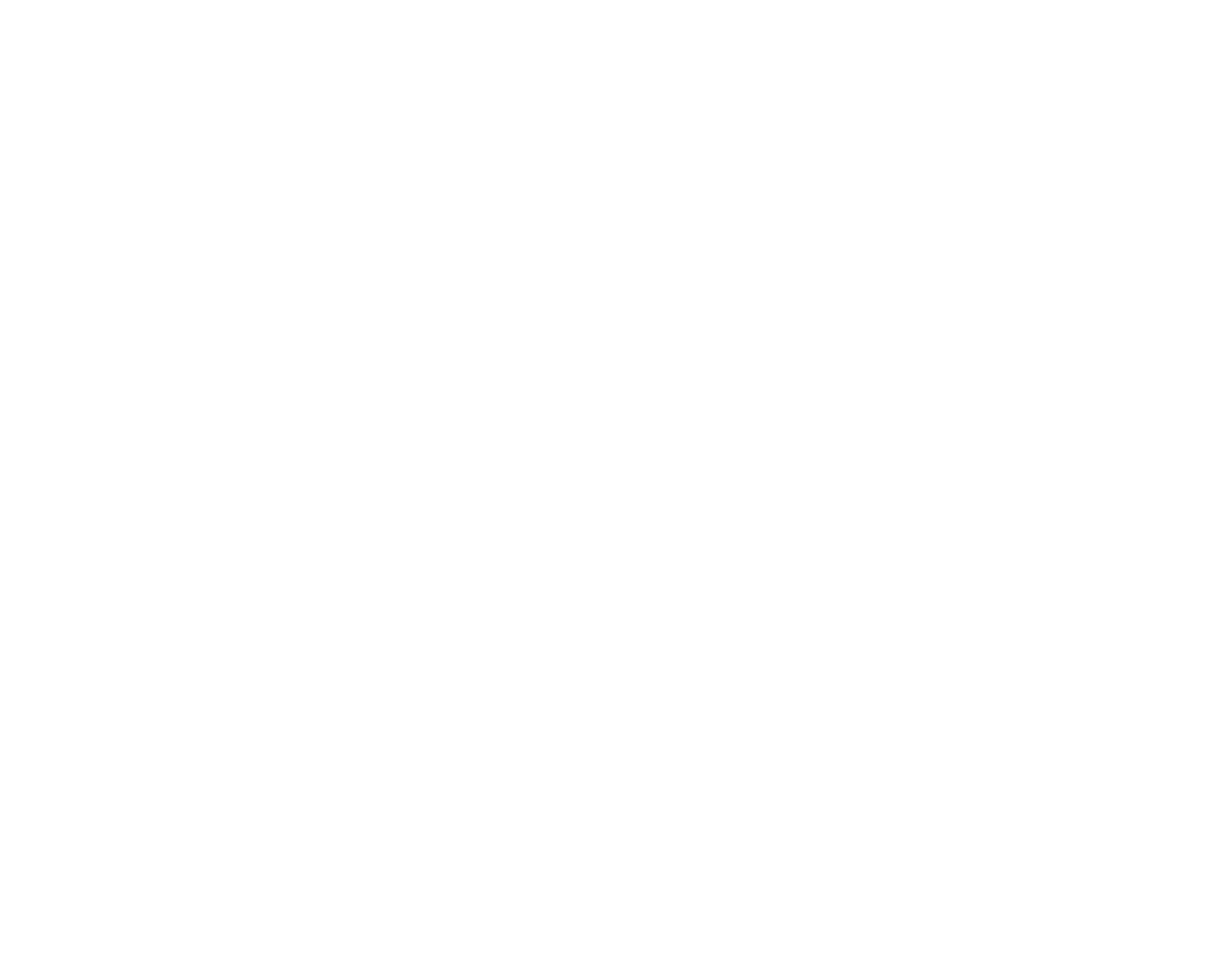|     | Organizatio       | Commenter Type Page |   |    | Line | <b>Section</b> | <b>Comment</b> (Include rationale for comment)                                                                                                                                                                                                                                                                                                                                                                                                                                                                                                                                                                                                                                                                                                                                                                                                                                                                                                                                                                                                                                                                                                                                                    | <b>Suggested change</b>                                                                                                                                                                                       | <b>NIST</b>              |
|-----|-------------------|---------------------|---|----|------|----------------|---------------------------------------------------------------------------------------------------------------------------------------------------------------------------------------------------------------------------------------------------------------------------------------------------------------------------------------------------------------------------------------------------------------------------------------------------------------------------------------------------------------------------------------------------------------------------------------------------------------------------------------------------------------------------------------------------------------------------------------------------------------------------------------------------------------------------------------------------------------------------------------------------------------------------------------------------------------------------------------------------------------------------------------------------------------------------------------------------------------------------------------------------------------------------------------------------|---------------------------------------------------------------------------------------------------------------------------------------------------------------------------------------------------------------|--------------------------|
|     |                   |                     |   |    |      |                | Biometrics?<br>Biometrics are not just for PACS. Biometrics can now be used<br>to activate the PIV AuthN. Many mobile devices are<br>incorporating biometric readers. There should be a provision                                                                                                                                                                                                                                                                                                                                                                                                                                                                                                                                                                                                                                                                                                                                                                                                                                                                                                                                                                                                 | Consider the inclusion of biometrics - at least for<br>hardware based modules.                                                                                                                                | Resolved by comment #13. |
|     | 397 CertiPath     | Spencer             | G |    |      | Appendix<br>B  | for including biometrics containers on the Derived PIV app.                                                                                                                                                                                                                                                                                                                                                                                                                                                                                                                                                                                                                                                                                                                                                                                                                                                                                                                                                                                                                                                                                                                                       |                                                                                                                                                                                                               |                          |
|     | 398 CertiPath     | Spencer             | G |    |      | Appendix       | Does the derived PIV contain any reference to the PIV from<br>which it was derived? If not, how is the relationship between<br>the two identified? What links them?                                                                                                                                                                                                                                                                                                                                                                                                                                                                                                                                                                                                                                                                                                                                                                                                                                                                                                                                                                                                                               | Document needs more detail on the technical aspects   Noted. Linkage is discussed in Section 2.4.<br>of the linkage.                                                                                          |                          |
| 399 | Hunphrey<br>Cheng | Verizon             |   | 6  |      | 281 Figure     | This figure removes the PIV card, and substitutes it with a<br>code on the phone Where is the security piece? Does it mean<br>that anybody that has my device can get in? Does it mean that<br>anybody that steals my pass code can get in?<br>The idea of derives certificates is really good Moving with<br>the times, and getting rid of costly PIV readers is an<br>mperative<br>However, one must not compromise his/her own security as<br>that is the foundation of business and there are a lot of<br>security innovations that provides better security than PIV<br>cards, better user experience, and most importantly, better<br>security.<br>A combintation of iBeacon, 2FA and proximity monitoring is<br>definately the solution of choice:<br>1) Store the Derived Credentials in the keychain/SE of a first<br>mobile device.<br>2) Have a security layer on a second mobile device that<br>collects the user Password, a Token Key from the first mobile<br>device Those are forwardedto Active Directory for<br>authentication.<br>This solution maintains 2FA. An attacker needs the first mobile<br>device, the second mobile device and the user password to gain<br>access. | This figure needs to incorporate a second factor to<br>compensate for the PIV Card. For example, a mobile<br>phone with Derived PIV Credentials can act as a<br>second factor for a PC, tablet or door reader | Resolved by comment #57. |
|     | Hunphrey<br>Cheng | Verizon             |   | 13 |      | 475 3.3.1      | Need a section on: Non-Removable, Non-Embedded<br>Hardware Cryptographic Tokens<br>1- Any mobile phone can be a token for a second mobile<br>device                                                                                                                                                                                                                                                                                                                                                                                                                                                                                                                                                                                                                                                                                                                                                                                                                                                                                                                                                                                                                                               | Need a section on: Non-Removable, Non-Embedded Resolved by comment #56.<br>Hardware Cryptographic Tokens<br>1- Any mobile phone can be a token for a second<br>mobile device                                  |                          |
| 400 |                   |                     |   |    |      |                | 2-2FA Soft Tokens<br>3-2FA Proximity Tokens (iBeacon)<br>4-2FA Hard Tokens (iBeacon)                                                                                                                                                                                                                                                                                                                                                                                                                                                                                                                                                                                                                                                                                                                                                                                                                                                                                                                                                                                                                                                                                                              | 2-2FA Soft Tokens<br>3-2FA Proximity Tokens (iBeacon)<br>4-2FA Hard Tokens (iBeacon)                                                                                                                          |                          |
| 401 | Hunphrey<br>Cheng | Verizon             | T | 23 |      | 790 Appendix   | Table C-1, does not mention two factor authentication hard<br>okens and two factor authentication soft tokens that have Very Authentication soft tokens<br>High Assurance Level.                                                                                                                                                                                                                                                                                                                                                                                                                                                                                                                                                                                                                                                                                                                                                                                                                                                                                                                                                                                                                  | This table needs to have a row for Two Factor                                                                                                                                                                 | Resolved by comment #56. |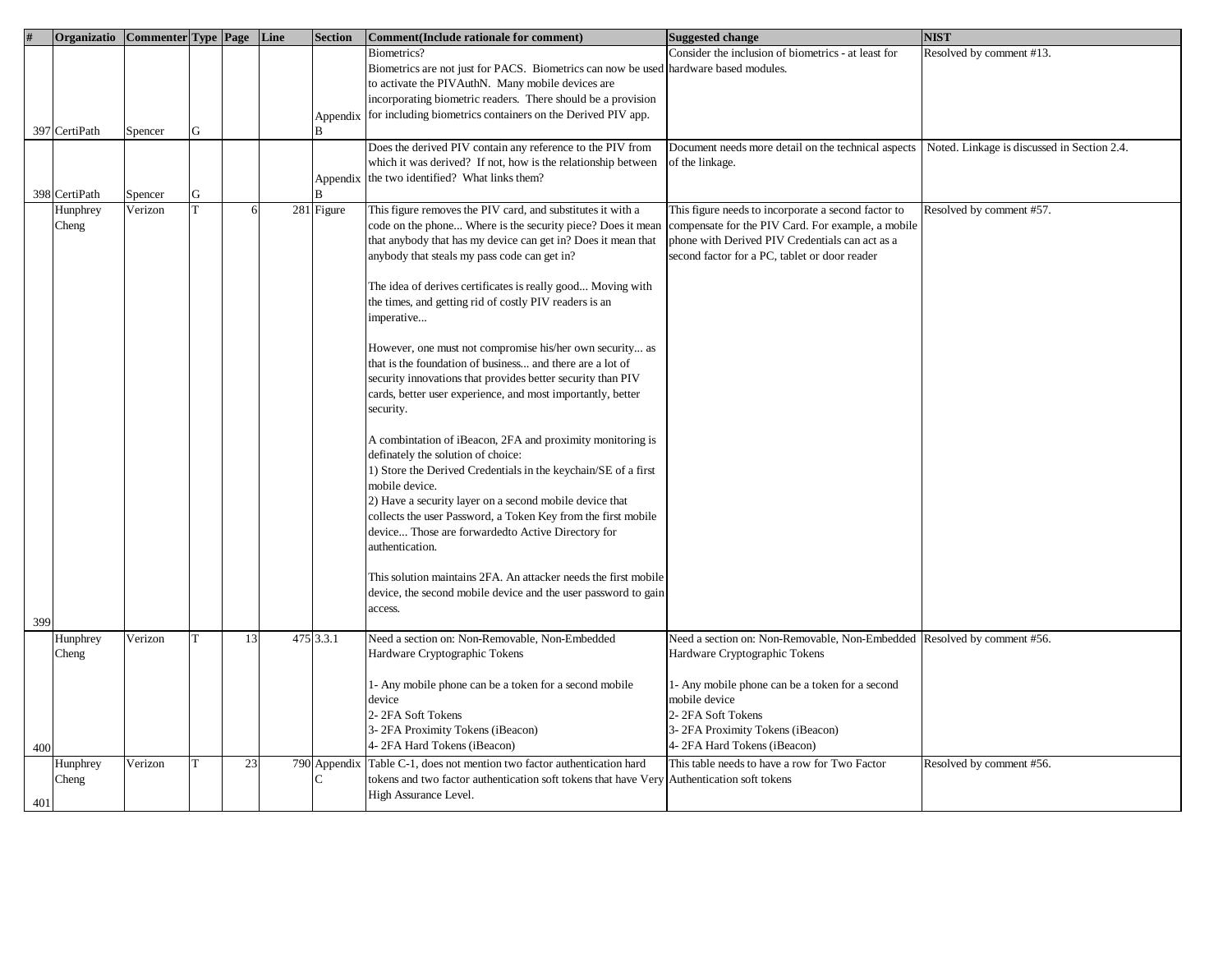| Organizatio             | Commenter Type Page Line |   |    |            | <b>Section</b> | <b>Comment</b> (Include rationale for comment)                 | Suggested change                                           | <b>NIST</b>                                         |
|-------------------------|--------------------------|---|----|------------|----------------|----------------------------------------------------------------|------------------------------------------------------------|-----------------------------------------------------|
|                         |                          |   |    |            |                | SD memory card implementation restriction and Wireless         | Suggested that publication should not restrict SD          | Resolved by comment #56. See also comment #11.      |
|                         |                          |   |    |            |                | Token with Cryptographic Module                                | memory card implementation to ASSD. It should              |                                                     |
|                         |                          |   |    |            |                |                                                                | allow for other methods as long as APDUs and Smart         |                                                     |
|                         |                          |   |    |            |                |                                                                | Cards are supported and the API to access them is          |                                                     |
|                         |                          |   |    |            |                |                                                                | made available.                                            |                                                     |
|                         |                          |   |    |            |                |                                                                | Provided language for Section 3.3.1.1 and also             |                                                     |
|                         |                          |   |    |            |                |                                                                | suggested addition to Section 3.3 which will include       |                                                     |
|                         |                          |   |    |            |                |                                                                | Section 3.3.3- Smart Card tokens that will connect         |                                                     |
|                         |                          |   |    |            |                |                                                                | wirelessly to any device.[Provided language section        |                                                     |
|                         | Drew                     |   |    |            |                |                                                                | for the draft.]                                            |                                                     |
| 402 Tyfone Inc.         | Thomas                   |   |    |            | General        |                                                                |                                                            |                                                     |
|                         | Drew                     |   |    |            |                | Suggest that Section 3.3.3 be added to support Smart Card      | Suggested language for consideration. See an email         | Resolved by resolution of comment #56.              |
| 403 Tyfone Inc.         | Thomas                   |   |    |            |                | 3.3 tokens that will connect wirelessly to any device.         | for attachment to see suggested language.                  |                                                     |
|                         |                          |   |    |            |                | Use of SIM-cards                                               | Added text: present major costs and hasseles not to        | Noted NISTIR 7981 covers the pros and cons of       |
|                         |                          |   |    |            |                |                                                                | mention limited integration in mobile phone                | UICCs.                                              |
| 404 PrimeKey AB A. R.   |                          |   |    |            | General        |                                                                | applications like the browser                              |                                                     |
|                         |                          |   |    |            |                | Use of uSD cards                                               | Added text: not generally supported, limited               | Noted NISTIR 7981 covers the pros and cons of uSD   |
|                         |                          |   |    |            |                |                                                                | integration in mobile phone applications like the          | cards.                                              |
| 405 PrimeKey AB A.R.    |                          |   |    |            | General        |                                                                | browser                                                    |                                                     |
|                         |                          |   |    |            |                | FIPS-certified mobile software crypto modules                  | Have very limited assurance in the commercial world Noted. |                                                     |
| 406 PrimeKey AB A.R.    |                          |   |    |            |                |                                                                |                                                            |                                                     |
|                         |                          |   |    |            |                | The need for physical presence is incorrect                    | Google's U2F shows the way: hardware assisted              | Noted.                                              |
|                         |                          |   |    |            |                |                                                                | attesting crypto modules can use a PIV as "bootstrap"      |                                                     |
|                         |                          |   |    |            |                |                                                                | credential in an self-serive on-line process as well as    |                                                     |
|                         |                          |   |    |            |                |                                                                | optionally be verified as FIPS compliant                   |                                                     |
| 407 PrimeKey AB A.R.    |                          |   |    |            |                |                                                                |                                                            |                                                     |
|                         |                          |   |    |            |                | Virtual environments like                                      | The next step for MDM                                      | Noted.                                              |
|                         |                          |   |    |            |                | https://www.samsungknox.com/en/solutions/knox/technical is     |                                                            |                                                     |
| 408 PrimeKey AB A.R.    |                          |   |    |            |                | needed                                                         |                                                            |                                                     |
| National                |                          |   |    |            |                |                                                                |                                                            | Resolved by deleting sentence.                      |
| Security                |                          |   |    |            |                |                                                                |                                                            |                                                     |
|                         |                          |   |    |            |                | Many mobile OSes make it impossible for users to make          | Either strike or amend the sentence to encourage           |                                                     |
| Agency -<br>Information |                          |   |    |            |                | copies of software tokens and prevent porting them to other    | agencies to use Mobile Devices which provide               |                                                     |
| Assurance               |                          |   |    |            |                | devices; stating that the opposite is often true is misleading | protections to keys stored by the OS in a "software        |                                                     |
| 409 Directorate         |                          |   |    | 13 472-473 |                | 3.3 given the current state of mobile technology.              | token."                                                    |                                                     |
|                         |                          |   |    |            |                |                                                                |                                                            | Noted. There may need to be an SLA and level of     |
|                         |                          |   |    |            |                |                                                                |                                                            |                                                     |
|                         |                          |   |    |            |                | While a carrier may offer a security domain on a UICC that is  |                                                            | trust involved when using an MNO's UICC.            |
| National                |                          |   |    |            |                | separate from other domains, that security domain will never   |                                                            |                                                     |
| Security                |                          |   |    |            |                | be fully under the explicit control of the issuing agency. The |                                                            |                                                     |
| Agency -                |                          |   |    |            |                | carrier, in order to perform network operations, will control  |                                                            |                                                     |
| Information             |                          |   |    |            |                | the card management key, which will allow (possibly            |                                                            |                                                     |
| Assurance               |                          |   |    |            |                | undetected) modification of the card, the card's firmware, and | UICC Cryptographic Modules should be removed as            |                                                     |
| 410 Directorate         |                          |   | 13 |            | 482 3.3.1      | security domains on the card.                                  | an acceptable solution.                                    |                                                     |
| National                |                          |   |    |            |                |                                                                |                                                            | Declined. The requirement is repeated so the reader |
| Security                |                          |   |    |            |                |                                                                |                                                            | understands the applicable policy requirements for  |
| Agency -                |                          |   |    |            |                |                                                                |                                                            | embedded cryptographic tokens.                      |
| Information             |                          |   |    |            |                |                                                                |                                                            |                                                     |
| Assurance               |                          |   |    |            |                | The certificate policy requirement is redundant to 3.2 and was |                                                            |                                                     |
| 411 Directorate         |                          | E |    | 15 549-550 | 3.3.2          | not included in any section of 3.3.1.                          | Remove sentence                                            |                                                     |
|                         |                          |   |    |            |                |                                                                |                                                            | Resolved by comment #123.                           |
| National                |                          |   |    |            |                |                                                                |                                                            |                                                     |
| Security                |                          |   |    |            |                |                                                                |                                                            |                                                     |
| Agency -                |                          |   |    |            |                |                                                                |                                                            |                                                     |
| Information             |                          |   |    |            |                |                                                                |                                                            |                                                     |
| Assurance               |                          |   |    |            |                |                                                                |                                                            |                                                     |
| 412 Directorate         |                          |   | 15 |            | 562 3.4.1      | 6 bytes is a very long PIN.                                    | "bytes" should probably be "digits" or "characters"        |                                                     |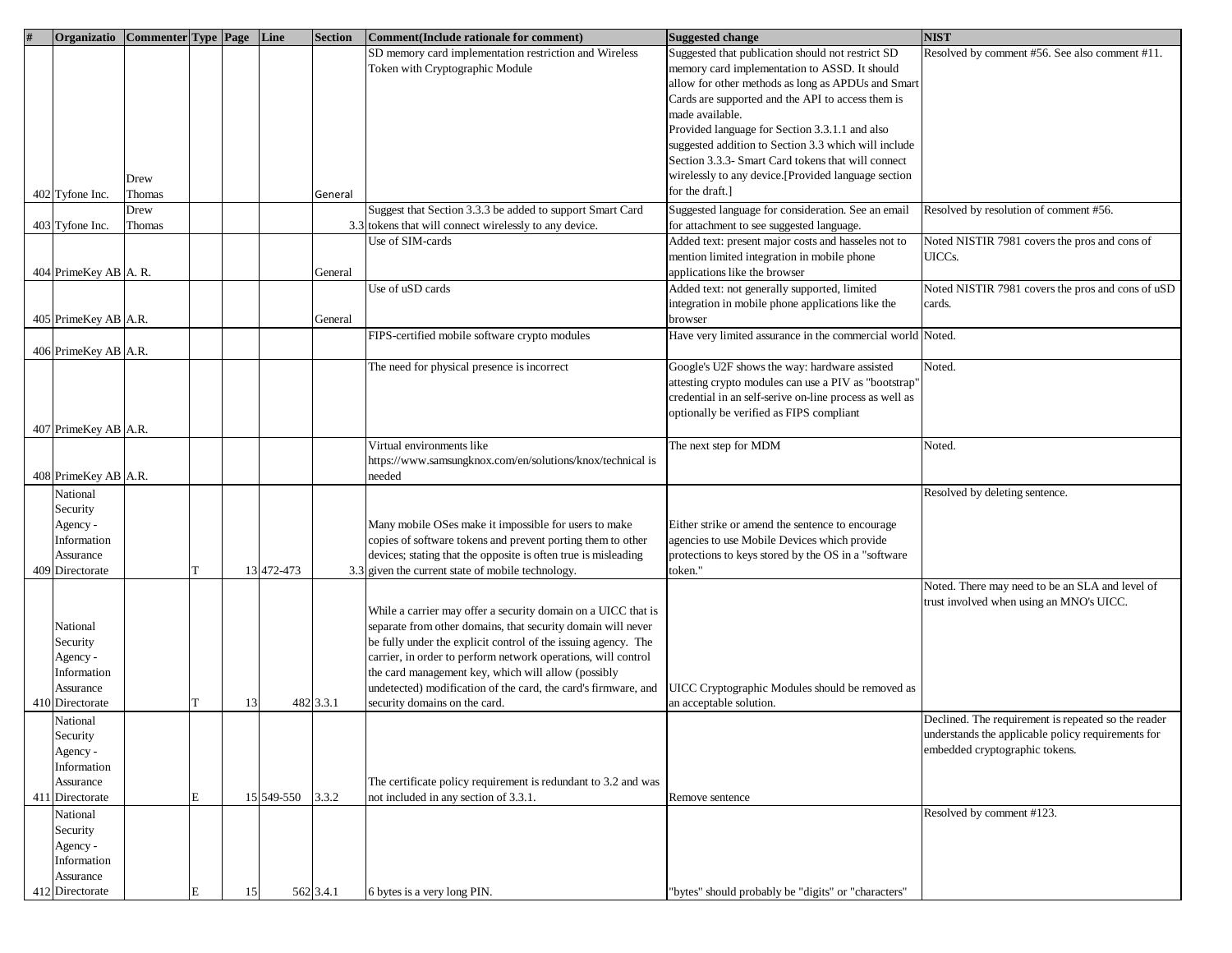| Organizatio     | Commenter Type Page Line |   |    |            | <b>Section</b> | Comment (Include rationale for comment)                            | <b>Suggested change</b>                               | <b>NIST</b>                                        |
|-----------------|--------------------------|---|----|------------|----------------|--------------------------------------------------------------------|-------------------------------------------------------|----------------------------------------------------|
| National        |                          |   |    |            |                |                                                                    |                                                       | NIST (157) Resolved by comment #147.               |
| Security        |                          |   |    |            |                | An 8 character/6 digit password is unnecessarily long for a        |                                                       |                                                    |
| Agency -        |                          |   |    |            |                | mobile device that uses a hardware-backed key store, and not       |                                                       |                                                    |
| Information     |                          |   |    |            |                | nearly sufficient for a fully software (for example, PKCS#12)      | Additional nuance in the description of embedded      |                                                    |
| Assurance       |                          |   |    |            |                | mplementation. Users will attempt to bypass security               | tokens will allow for a more nuanced discussion of    |                                                    |
|                 |                          |   |    |            |                |                                                                    |                                                       |                                                    |
| 413 Directorate |                          |   | 16 |            | 588 3.4.2      | nechanisms that are not appropriate to mobile technology.          | password-based mechanims.                             |                                                    |
|                 |                          |   |    |            |                |                                                                    |                                                       | Resolved by comment #127.                          |
|                 |                          |   |    |            |                | Modern commercial mobile devices that are enrolled in              |                                                       |                                                    |
|                 |                          |   |    |            |                | enterprise management have support for password reset. Keys        |                                                       |                                                    |
|                 |                          |   |    |            |                | that are stored in the Mobile OS will be subject to this           |                                                       |                                                    |
| National        |                          |   |    |            |                | password reset. Every modern mobile OS cryptographically           |                                                       |                                                    |
| Security        |                          |   |    |            |                | ties the device unlock passcode to the OS key storage and          | A more nuanced treatment of embedded tokens will      |                                                    |
| Agency -        |                          |   |    |            |                | authorizes access to the OS key storage, so an additional          | alleviate descriptions that seem incompatible with    |                                                    |
| Information     |                          |   |    |            |                | password is unnecessary. If "software tokens" are exclusively      | today's mobile technology. Issuing agencies should be |                                                    |
| Assurance       |                          |   |    |            |                | PKKCS#12 files (which don't have this capability), then the        | required to implement password reset for OS key       |                                                    |
| 414 Directorate |                          |   | 16 |            | 590 3.4.2      | description should make that clear.                                | storage.                                              |                                                    |
|                 |                          |   |    |            |                |                                                                    |                                                       | Resolved by comment #4.                            |
| National        |                          |   |    |            |                |                                                                    |                                                       |                                                    |
| Security        |                          |   |    |            |                | Modern commercial mobile devices support lockout                   |                                                       |                                                    |
| Agency -        |                          |   |    |            |                | mechanism for repeated unsuccessful unlock attempts. Every         | A more nuanced treatment of embedded tokens will      |                                                    |
| Information     |                          |   |    |            |                | modern mobile OS cryptographically ties the device unlock          | alleviate descriptions that seem incompatible with    |                                                    |
| Assurance       |                          |   |    |            |                | passcode to the OS key storage and authorizes access to the OS     | today's mobile technology. Lockout mechanisms         |                                                    |
| 415 Directorate |                          |   |    | 16 592-593 | 3.4.2          | key storage, so an additional password is unnecessary.             | should be required for OS key storage.                |                                                    |
| National        |                          |   |    |            |                |                                                                    |                                                       | Resolved by changing "smaller" to "thinner."       |
| Security        |                          |   |    |            |                |                                                                    |                                                       |                                                    |
| Agency -        |                          |   |    |            |                |                                                                    |                                                       |                                                    |
| Information     |                          |   |    |            |                |                                                                    |                                                       |                                                    |
| Assurance       |                          |   |    |            |                | Appendix Of late, mobile devices have become larger to accommodate |                                                       |                                                    |
| 416 Directorate |                          |   | 23 | 780 C      |                | larger screens. They are getting narrower.                         |                                                       |                                                    |
|                 |                          |   |    |            |                |                                                                    |                                                       | Resolved by comment #418.                          |
|                 |                          |   |    |            |                |                                                                    |                                                       |                                                    |
|                 |                          |   |    |            |                |                                                                    |                                                       |                                                    |
|                 |                          |   |    |            |                | Overall, we are concerned by the amount of attention paid to       |                                                       |                                                    |
|                 |                          |   |    |            |                | various removable hardware token solutions compared to the         |                                                       |                                                    |
|                 |                          |   |    |            |                | level of discussion surrounding the embedded tokens. We            |                                                       |                                                    |
| National        |                          |   |    |            |                | believe that due to the costs, usability, lack of commercial       |                                                       |                                                    |
| Security        |                          |   |    |            |                | market viability, and incompatibility of using hardware tokens,    | The publication should focus more on the              |                                                    |
| Agency -        |                          |   |    |            |                | most agencies are going to opt for an embedded solution, and       | commercial market-leading solutions of embedded       |                                                    |
| Information     |                          |   |    |            |                | the comparative lack of guidance in this area will make this       | cryptographic tokens. See next comment for            |                                                    |
| Assurance       |                          |   |    |            |                | solution more difficult to implement. We recommend solutions       | recommended additions to the embedded token           |                                                    |
| 417 Directorate |                          | G |    |            |                | be usable, commercially sustainable, and secure.                   | description.                                          |                                                    |
|                 |                          |   |    |            |                |                                                                    | Additional exposition could be added to 3.3.2:        | Resolved by adding some additional text regarding  |
|                 |                          |   |    |            |                |                                                                    | including references to the draft SP800-164,          | security controls for mobile devices.              |
|                 |                          |   |    |            |                | We believe that the embedded token description does not            | additional nuance regarding hardware-backed           |                                                    |
|                 |                          |   |    |            |                | contain enough nuance regarding variations in solutions. The       | cryptographic modules (see comment #2), renewal       |                                                    |
| National        |                          |   |    |            |                | two discussed options for embedded tokens are hardware             | mechanisms, relative security of tokens stored in the |                                                    |
| Security        |                          |   |    |            |                | cryptographic modules and software cryptographic modules.          | OS/kernel to application-based tokens, methods of     |                                                    |
| Agency -        |                          |   |    |            |                | We believe that many mobile products offer a middle ground         | key authorization (user-based and app-based),         |                                                    |
| Information     |                          |   |    |            |                | with hardware-backed cryptographic modules which                   | exportability requirements, role of management        |                                                    |
| Assurance       |                          |   |    |            |                | implement roots of trust compatible with much of the               | systems, and behavior upon failed device access       |                                                    |
| 418 Directorate |                          | G |    |            |                | draft SP800-164.                                                   | attempts.                                             |                                                    |
|                 |                          |   |    |            |                |                                                                    |                                                       | Noted. These technologies are sufficiently covered |
|                 |                          |   |    |            |                | GlobalPlatform is supporting deployment of smart card              |                                                       | within the Embedded Cryptographic Module section.  |
|                 |                          |   |    |            |                | application in different form factor such as UICC or SIM,          |                                                       |                                                    |
|                 |                          |   |    |            |                | secure memory card and embedded SEs. Different Smartphone          |                                                       |                                                    |
|                 |                          |   |    |            |                | available in the market are currently equipped with an             |                                                       |                                                    |
|                 |                          |   |    |            |                | embedded SE.                                                       |                                                       |                                                    |
| Global          | Gil                      |   |    |            |                | A specific sub section on 3.3.2 (similar to $\S$ 3.3.1.2) will be  |                                                       |                                                    |
| 419 Platform    | Bernabeu                 |   |    |            |                | 3.3 useful                                                         |                                                       |                                                    |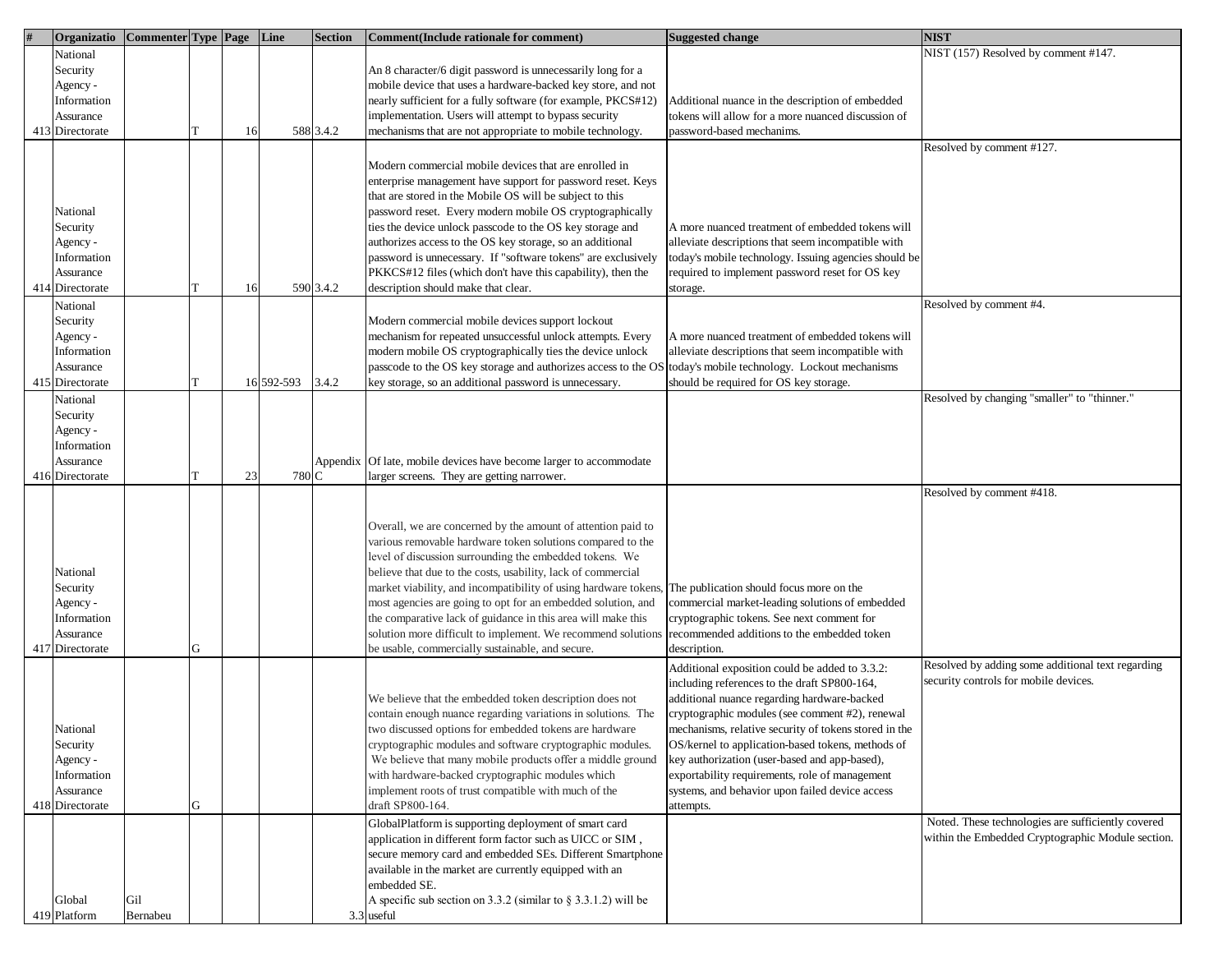| Organizatio   Commenter   Type   Page   Line |          |  | Section | Comment (Include rationale for comment)                          | <b>Suggested change</b>                               | <b>NIST</b>               |
|----------------------------------------------|----------|--|---------|------------------------------------------------------------------|-------------------------------------------------------|---------------------------|
|                                              |          |  |         |                                                                  |                                                       | Resolved by comment #419. |
|                                              |          |  |         | GlobalPlatform is also supporting deployment of Trusted          |                                                       |                           |
|                                              |          |  |         | Execution Environment (TEE). The TEE is a secure area that       |                                                       |                           |
|                                              |          |  |         |                                                                  |                                                       |                           |
|                                              |          |  |         | resides in the main processor of a mobile device and ensures     |                                                       |                           |
|                                              |          |  |         | that sensitive data is stored, processed and protected in a      |                                                       |                           |
|                                              |          |  |         | trusted environment. The TEE offers the safe execution of        |                                                       |                           |
|                                              |          |  |         | authorized security software, known as 'trusted applications'    |                                                       |                           |
|                                              |          |  |         | enabling it to provide end-to-end security by enforcing          |                                                       |                           |
|                                              |          |  |         | protection, confidentiality, integrity and data access rights.   |                                                       |                           |
|                                              |          |  |         | This environment requires secure hardware capabilities           |                                                       |                           |
|                                              |          |  |         | associated with a APIs and specific behavior                     |                                                       |                           |
|                                              |          |  |         |                                                                  |                                                       |                           |
|                                              |          |  |         | This environment is a good solution to store application         |                                                       |                           |
|                                              |          |  |         | managing the derived credential. A specific section at the end   |                                                       |                           |
|                                              |          |  |         | of 3.3 will be adequate to introduce this potential solution.    |                                                       |                           |
| Global                                       | Gil      |  |         | TEE fully supports the section 3.4.1 regarding to Hardware       |                                                       |                           |
| 420 Platform                                 | Bernabeu |  |         | 3.3.2 implementations                                            |                                                       |                           |
|                                              |          |  |         |                                                                  |                                                       | Noted.                    |
|                                              |          |  |         |                                                                  |                                                       |                           |
|                                              |          |  |         | One specific feature of the TEE is to provides with a Trusted    |                                                       |                           |
|                                              |          |  |         | UI. A 'trusted user interface' (trusted UI) is defined as a      |                                                       |                           |
|                                              |          |  |         | specific mode in which a mobile device is controlled by the      |                                                       |                           |
|                                              |          |  |         | TEE, enabling it to check that the information displayed on the  |                                                       |                           |
|                                              |          |  |         | screen comes from an approved trusted application (TA) and is    |                                                       |                           |
|                                              |          |  |         | isolated from the rich OS. The trusted UI enables the            |                                                       |                           |
|                                              |          |  |         | information to be securely configured by the end user and        |                                                       |                           |
| Global                                       | Gil      |  |         | securely controlled by the TEE by verifying the user interface   |                                                       |                           |
| 421 Platform                                 | Bernabeu |  |         | 3.4.2 of a mobile device.                                        |                                                       |                           |
|                                              |          |  |         |                                                                  |                                                       | Noted.                    |
|                                              |          |  |         |                                                                  |                                                       |                           |
|                                              |          |  |         | The document states: "It may be noted that this guideline        |                                                       |                           |
|                                              |          |  |         | doesn't preclude the issuance of multiple Derived PIV            | No action.                                            |                           |
|                                              |          |  |         | Credentials to the same Applicant on the basis of the same PIV   | The note in the document informs the agencies of the  |                           |
|                                              |          |  |         | Card. Issuing several Derived PIV Credentials to an              | risk. Because the Agency must approve all issued      |                           |
|                                              |          |  |         | ndividual, however, could increase the risk that one of the      | derived credentials, the ID Management System         |                           |
|                                              |          |  |         | tokens will be lost/stolen without the loss being reported, or   | (IDMS) at the Agency will need to be able to keep     |                           |
|                                              |          |  |         | that the subscriber will inappropriately provide one of the      | track of the number of credentials issued and take    |                           |
|                                              |          |  |         | tokens to someone else."                                         | action if they so desire.                             |                           |
|                                              |          |  |         |                                                                  |                                                       |                           |
|                                              |          |  |         | To limit the risk associated with multiple credentials, consider | This resolves a significant impact to E-PACS          |                           |
|                                              |          |  |         | limiting the total number of derived credentials given to a      | solutions, including: dual registration of PIV cards  |                           |
|                                              |          |  |         | single individual to make fraud detection easier and limit the   | (once by contact, once by contactless), management    |                           |
|                                              |          |  |         | scope of potential insider threat attacks (where a user          | of two PKI-CAK certificates with the same             |                           |
|                                              |          |  |         | intentionally provides one or more derived credentials to        | UUID/FASC-N, and performance at time of access        |                           |
|                                              |          |  |         | unauthorized users.)                                             | (no decision time required to figure out which key is |                           |
|                                              |          |  |         |                                                                  |                                                       |                           |
| 422 Exponent                                 |          |  |         |                                                                  | involved).                                            |                           |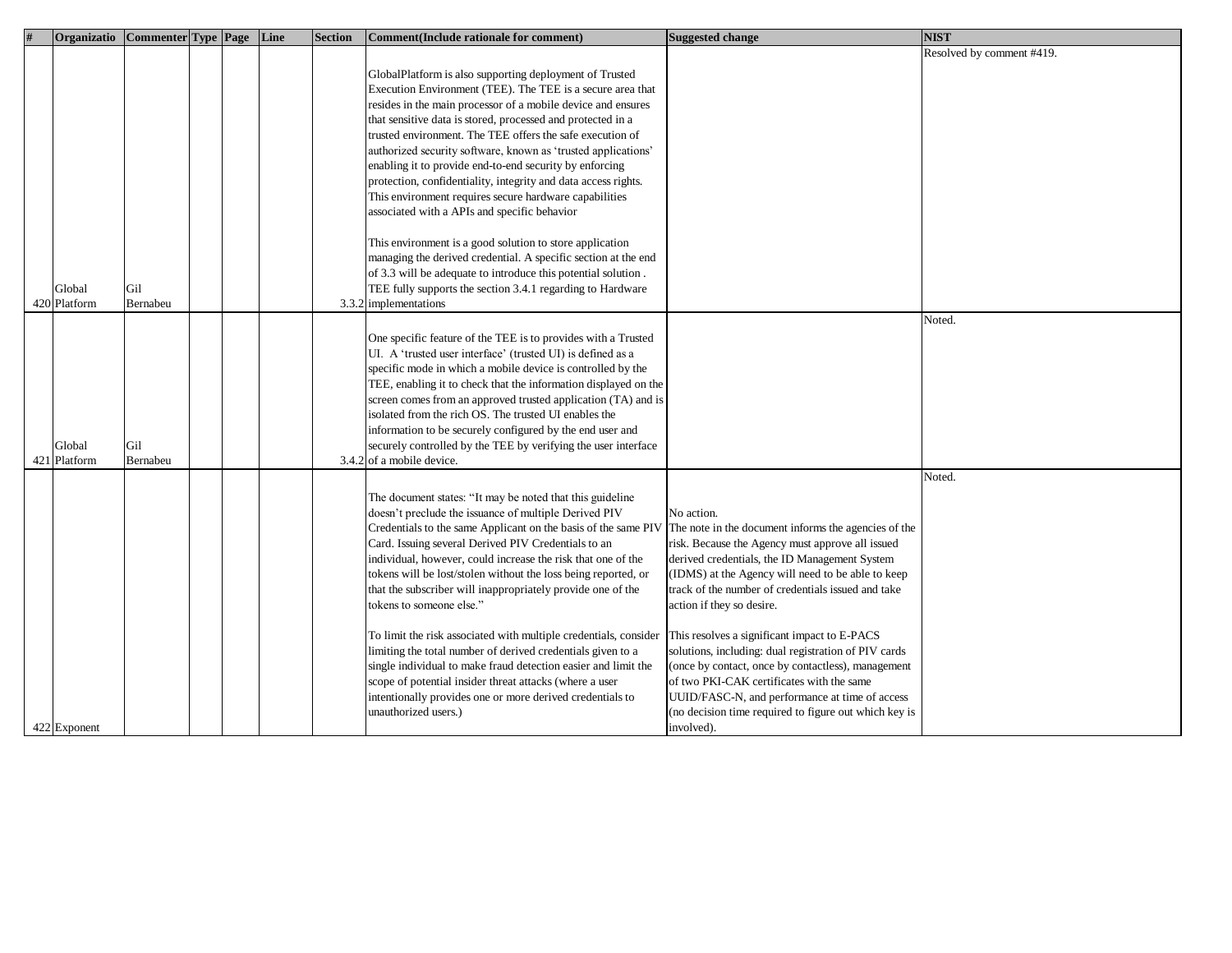|    | Organizatio   Commenter   Type   Page   Line |                    |    |     | <b>Section</b> | Comment(Include rationale for comment)                                                                                      | <b>Suggested change</b>                                                                          | <b>NIST</b>                                                     |
|----|----------------------------------------------|--------------------|----|-----|----------------|-----------------------------------------------------------------------------------------------------------------------------|--------------------------------------------------------------------------------------------------|-----------------------------------------------------------------|
|    |                                              |                    |    |     |                | Remote derivation of credentials presents the opportunity for a                                                             |                                                                                                  | Noted.                                                          |
|    |                                              |                    |    |     |                | credential to be generated without the PIV Card holder's                                                                    |                                                                                                  |                                                                 |
|    |                                              |                    |    |     |                | knowledge (e.g., malware on a computer with a PIV card                                                                      |                                                                                                  |                                                                 |
|    |                                              |                    |    |     |                | inserted into it) or derivation using a stolen credential before                                                            |                                                                                                  |                                                                 |
|    |                                              |                    |    |     |                | the credential is reported stolen.                                                                                          |                                                                                                  |                                                                 |
|    |                                              |                    |    |     |                | Consider either limiting the validity period of remotely                                                                    |                                                                                                  |                                                                 |
|    |                                              |                    |    |     |                | derived credentials (to limit the potential exposure time) or                                                               | No action.                                                                                       |                                                                 |
|    |                                              |                    |    |     |                | provide an out-of-band notification to the PIV Card holder                                                                  | Computer security measures and the fact that the                                                 |                                                                 |
|    |                                              |                    |    |     |                | that a new credential was derived using their credential.                                                                   | Applicant must demonstrate possession of the PIV                                                 |                                                                 |
|    |                                              |                    |    |     |                | Note: Out-of-band communication (letter, email, SMS, etc.) is                                                               | Card via the PIV-AUTH authentication mechanism                                                   |                                                                 |
|    |                                              |                    |    |     |                | used for LOA-3 credentials in SP800-63-2. See Table 3 on                                                                    | limit the exposure to this type of attack. The IDMS                                              |                                                                 |
|    |                                              |                    |    |     |                | Page 34.)                                                                                                                   | will also have a record of the derived credentials.                                              |                                                                 |
|    | 423 Exponent                                 |                    |    |     |                |                                                                                                                             |                                                                                                  | Noted.                                                          |
|    |                                              |                    |    |     |                |                                                                                                                             |                                                                                                  |                                                                 |
|    |                                              |                    |    |     |                | The publication allows the storage of LOA-3 derived                                                                         |                                                                                                  |                                                                 |
|    |                                              |                    |    |     |                | credentials in both hardware cryptographic tokens as well as                                                                |                                                                                                  |                                                                 |
|    |                                              |                    |    |     |                | software. SP800-63 currently allows LOA-3 credentials to be                                                                 |                                                                                                  |                                                                 |
|    |                                              |                    |    |     |                | stored in software, as long as appropriate authentication                                                                   |                                                                                                  |                                                                 |
|    |                                              |                    |    |     |                | measures are taken. However, modern attack techniques on                                                                    |                                                                                                  |                                                                 |
|    |                                              |                    |    |     |                | computers and mobile phones can give attackers access to these                                                              |                                                                                                  |                                                                 |
|    |                                              |                    |    |     |                | tokens without needing multiple authentication factors and thus                                                             |                                                                                                  |                                                                 |
|    |                                              |                    |    |     |                | they may not meet the requirements for LOA-3.                                                                               | No action.                                                                                       |                                                                 |
|    |                                              |                    |    |     |                |                                                                                                                             | NIST will rely on SP800-63 and SP800-124 to                                                      |                                                                 |
|    |                                              |                    |    |     |                | Consider evaluating the security of software-stored credentials                                                             | specify the required security for the devices on which                                           |                                                                 |
|    |                                              |                    |    |     |                | in light of SP-800-63 and SP-800-124 and current technology                                                                 | the derived credentials will be stored. App vetting                                              |                                                                 |
|    |                                              |                    |    |     |                | o determine if software tokens meet the requirements of LOA-                                                                | will also be more important. Software tokens will be                                             |                                                                 |
|    |                                              |                    |    |     |                | 3. This is especially important for tokens to be stored on<br>mobile devices, which to-date have had difficulty meeting the | LOA-3 as opposed to LOA-4 (a lower level of<br>assurance) and this may be appropriate for use in |                                                                 |
|    |                                              |                    |    |     |                | same security standards as traditional, non-mobile computing                                                                | many applications and will be better than the existing                                           |                                                                 |
|    |                                              |                    |    |     |                | devices and the standards described in SP800-124.                                                                           | systems that rely on username and password.                                                      |                                                                 |
|    | 424 Exponent                                 |                    |    |     |                |                                                                                                                             |                                                                                                  |                                                                 |
|    |                                              | Jesse              |    |     |                | "At LoA-4, " - Standardize Acronym                                                                                          | "At LOA-4, "                                                                                     |                                                                 |
|    | 32 DOJ                                       | Henderson<br>Jesse | 15 |     | 563 3.4.1      | per section $6.2.3.1$ of [FIPS 201]) prior" - Standardize                                                                   |                                                                                                  | Accept.                                                         |
| 33 | DOJ                                          | Henderson          | 15 | 572 | 3.4.1          | Document Reference                                                                                                          | per section 6.2.3.1 of [FIPS201]) prior"                                                         | Accept.                                                         |
| 34 |                                              | Jesse              | 16 | 580 | 3.4.1          | [FIPS 201]) prior to PIN reset." - Standardize Document                                                                     | [FIPS201]) prior to PIN reset."                                                                  |                                                                 |
|    | <b>DOJ</b>                                   | Henderson          |    |     |                | Reference                                                                                                                   |                                                                                                  | Accept.<br>Noted. The referenced text has been deleted from the |
| 35 |                                              | Jesse              | 16 | 586 | 3.4.2          | 'For software implementations (LOA-3) of" - Using LOA-3<br>as an adjective, should be place in front like other LOA         | "For LOA-3 software implementations of "                                                         | document.                                                       |
|    | DOJ                                          | Henderson          |    |     |                | references                                                                                                                  |                                                                                                  |                                                                 |
|    |                                              | Jesse              |    |     | Appendix       | "Authentication key, [FIPS 201] also requires" -                                                                            |                                                                                                  |                                                                 |
| 36 | <b>DOJ</b>                                   | Henderson          | 17 | 596 |                | Standardize Document Reference                                                                                              | Authentication key, [FIPS201] also requires"                                                     | Accept.                                                         |
| 37 |                                              | Jesse              | 17 | 602 | Appendix       | "Card. Neither [FIPS 201] nor [COMMON] precludes" -                                                                         | Card. Neither [FIPS201] nor [COMMON]                                                             |                                                                 |
|    | <b>DOJ</b>                                   | Henderson          |    |     | А              | <b>Standardize Document Reference</b>                                                                                       | precludes"                                                                                       | Accept.                                                         |
| 38 | <b>DOJ</b>                                   | Jesse<br>Henderson | 18 | 644 | <b>B.1.2</b>   | 'Section 3.1.3 of [SP 800-73Part1]." - Standardize Document<br>Reference                                                    | "Section 3.1.3 of [SP800-73Part1]."                                                              | Accept.                                                         |
|    |                                              | Jesse              |    |     |                | in Section 4.2.1 of [FIPS 201]." - Standardize Document                                                                     |                                                                                                  |                                                                 |
| 39 | <b>DOJ</b>                                   | Henderson          | 19 | 685 | B.1.2          | Reference                                                                                                                   | "in Section 4.2.1 of [FIPS201]."                                                                 | Accept.                                                         |
| 40 |                                              | Jesse              | 24 | 808 | Appendix       | "including [FIPS201], [SP800-63] and [SP 800-73]." -                                                                        | "including [FIPS201], [SP800-63] and [SP800-                                                     |                                                                 |
|    | <b>DOJ</b>                                   | Henderson          |    |     | D              | <b>Standardize Document Reference</b>                                                                                       | $73$ ]."                                                                                         | Accept.                                                         |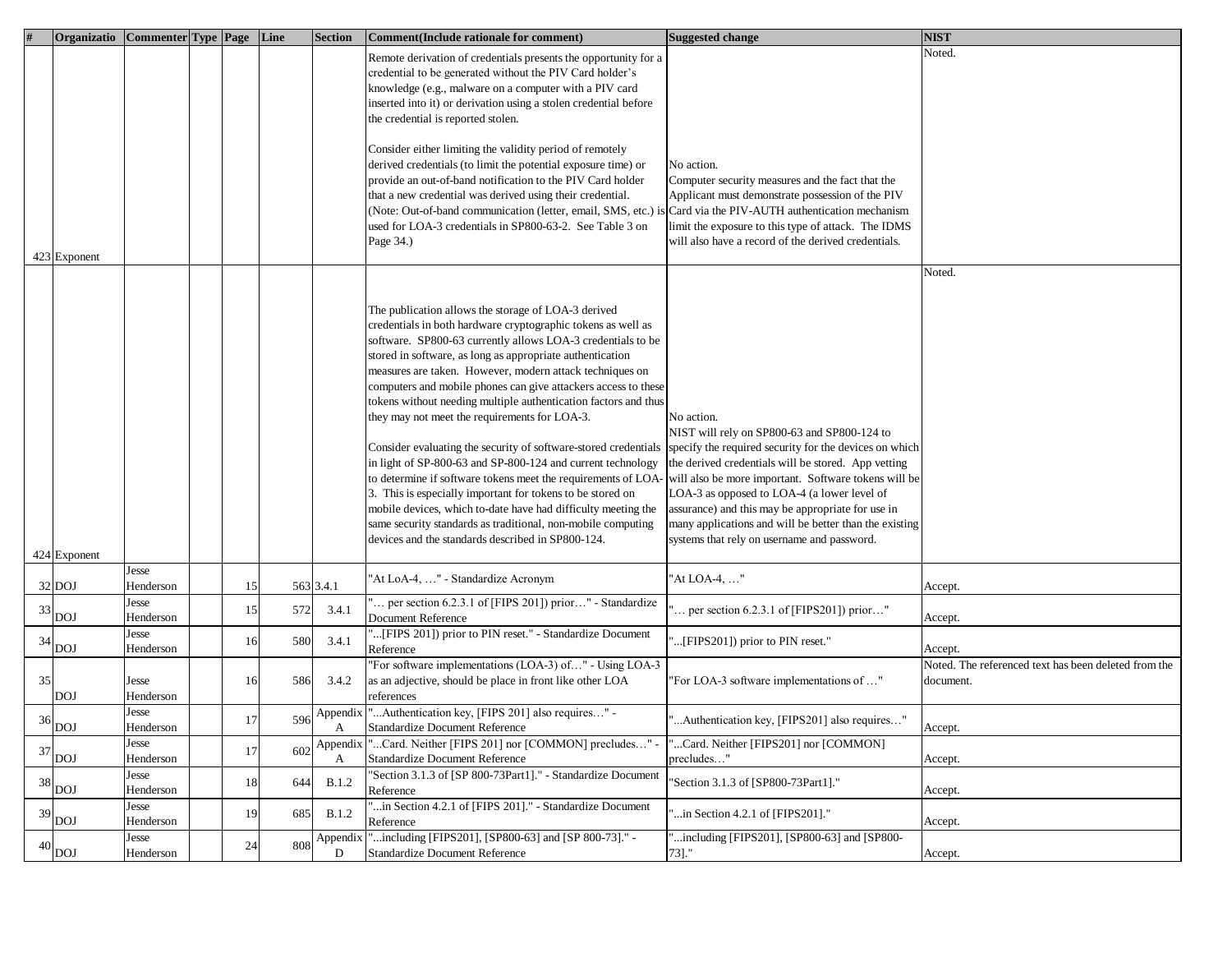| Organizatio Commenter Type Page Line |                   |               |               |         | <b>Section</b> | Comment (Include rationale for comment)                                                                                                                                                                                                                                                                                                                                                                                                                                                                                                                                                             | <b>Suggested change</b>                                                                                                                                                                                                                                                                                                                                                                         | <b>NIST</b>                                                                                                                                                                                                                                                                                                                                                                                                                                                                                                                                                                                                          |
|--------------------------------------|-------------------|---------------|---------------|---------|----------------|-----------------------------------------------------------------------------------------------------------------------------------------------------------------------------------------------------------------------------------------------------------------------------------------------------------------------------------------------------------------------------------------------------------------------------------------------------------------------------------------------------------------------------------------------------------------------------------------------------|-------------------------------------------------------------------------------------------------------------------------------------------------------------------------------------------------------------------------------------------------------------------------------------------------------------------------------------------------------------------------------------------------|----------------------------------------------------------------------------------------------------------------------------------------------------------------------------------------------------------------------------------------------------------------------------------------------------------------------------------------------------------------------------------------------------------------------------------------------------------------------------------------------------------------------------------------------------------------------------------------------------------------------|
| 43 DOJ                               | Edward<br>Siewick | semar<br>tics | 10            | 379.381 | 2.2            | The object "the token <i>corresponding</i> to the Derived PIV<br>Credential" may be misconstrued as the PIV Card. The first<br>sentence in the subsequent paragraph, "The Derived PIV<br>Credential is unaffected by loss, theft or damage to the<br>Subscriber's PIV Card," does perhaps correct such a mis-<br>reading. However, a simple word change prevents it all<br>together.                                                                                                                                                                                                                | Modify the "If the token corresponding" sentence<br>to read: "If the token containing"                                                                                                                                                                                                                                                                                                          | Resolved by changing the text to read "The token<br>containing the private key corresponding to the<br>Derived PIV Credential"                                                                                                                                                                                                                                                                                                                                                                                                                                                                                       |
| 44 DOJ                               | Edward<br>Siewick | nit           | 10            | 394     | 2.3            | Use of terminology should be consistent.                                                                                                                                                                                                                                                                                                                                                                                                                                                                                                                                                            | Change "Subscriber no longer requires a derived<br>credential" to "Subscriber no longer requires a<br>Derived PIV Credential".                                                                                                                                                                                                                                                                  | Resolved by comment #188.                                                                                                                                                                                                                                                                                                                                                                                                                                                                                                                                                                                            |
| 45 DOJ                               | Edward<br>Siewick | nit           | 23            | 782     | Appendix<br>C  | Table C-1 lists PIV-specific types of Derived PIV Credentials.                                                                                                                                                                                                                                                                                                                                                                                                                                                                                                                                      | Change "Derived Credentials" to "Derived PIV<br>Credentials".                                                                                                                                                                                                                                                                                                                                   | Accept.                                                                                                                                                                                                                                                                                                                                                                                                                                                                                                                                                                                                              |
| 46 DOJ                               | Edward<br>Siewick | semar<br>tics | 10            | 398.402 | 2.3            | The clause regarding export of private keys should be<br>generalized to consider all methods. As written, it only<br>pertains to methods available to the end user through the user<br>interface. Section 3.3 (471473) say it is practically<br>"impossible to prevent users from making copies of software<br>tokens or porting them to other devices." It may also be<br>impractical to verify or prove the the private key zeroized or<br>destroyed was actually the one issued. So there may be a need<br>for a more absolutist statement here, that termination always<br>requires revokation. | Change "hardware cryptographic token that does<br>not permit the user to export the private key" to<br>"hardware cryptographic token that does not<br>permit export of the private key"                                                                                                                                                                                                         | Resolved by changing "hardware cryptographic<br>token that does not permit the user to export the<br>private key" to "hardware cryptographic token<br>that does not permit export of the private key"<br>It can easily be verified that the private key zeroized<br>or destroyed was actually the one issued by<br>performing a challenge/response with the hardware<br>token prior to zeroization or destruction. The quoted<br>text from Section 3.3 is not relevant here since the<br>option to not revoke if the token has been zeroized or<br>destroyed is limited to hardware tokens. See also<br>comment #49. |
| 47 DOJ                               | Edward<br>Siewick | semai<br>tics | 11            | 404     | 2.4            | This is a complex sentence. When properly parsed, it doesn't<br>actually say what the authors intended. The objects are the<br>records, not the tokens.                                                                                                                                                                                                                                                                                                                                                                                                                                             | Change "a process that maintains a link between<br>the Subscriber's PIV Card and the Derived PIV<br>Credential to enable" to "a process that<br>maintains a link between the status of the<br>Subscriber's PIV Card and that of the Derived PIV<br>Credential to enable"                                                                                                                        | Resolved by deleting the referenced sentence.                                                                                                                                                                                                                                                                                                                                                                                                                                                                                                                                                                        |
| 48 DOJ                               | Edward<br>Siewick | semar<br>tics | 11            | 414.415 | 2.4            | Same rationale as for line 404.                                                                                                                                                                                                                                                                                                                                                                                                                                                                                                                                                                     | Change: "Additional methods must be employed for<br>maintaining a linkage between the current PIV<br>Card and the corresponding Derived PIV<br>Credential." to: "Additional methods must be<br>employed for maintaining a linkage between the<br>status of the current PIV Card and that of the<br>corresponding Derived PIV Credential."                                                       | Resolved by changing the referenced sentence to<br>"Additional methods must be employed for obtaining<br>information about the PIV Card from the PIV Card<br>issuer."                                                                                                                                                                                                                                                                                                                                                                                                                                                |
| 50 DOJ                               | Edward<br>Siewick | N.B.          | <sup>11</sup> | 417.419 | 2.4            | The objective of the example should be to recommend<br>arranging an automatic referral to the authoritative data store<br>for the PIV Card's status information. As written, the example<br>only suggests keeping the status records for both credentials on<br>the one database. This would require modifying the database,<br>and modifications to the system to serve both credential<br>management processes.                                                                                                                                                                                   | Change:<br>"the linkage between the two credentials may be<br>maintained through the common Identity<br>Management System (IDMS) database implementea<br>by the issuing agency."<br>to:<br>"the linkage between the two credentials may be<br>maintained within the Identity Management System<br>(IDMS) database implemented by the issuing<br>agency, or via a reference to the IDMS record." | Resolved by changing the referenced sentence to "If<br>the Derived PIV Credential is issued by the same<br>agency or issuer that issued the Subscriber's PIV Card,<br>then the Derived PIV Credential issuer may have<br>direct access to the Identity Management System<br>(IDMS) database implemented by the issuing agency<br>that contains the relevant information about the<br>Subscriber."                                                                                                                                                                                                                    |